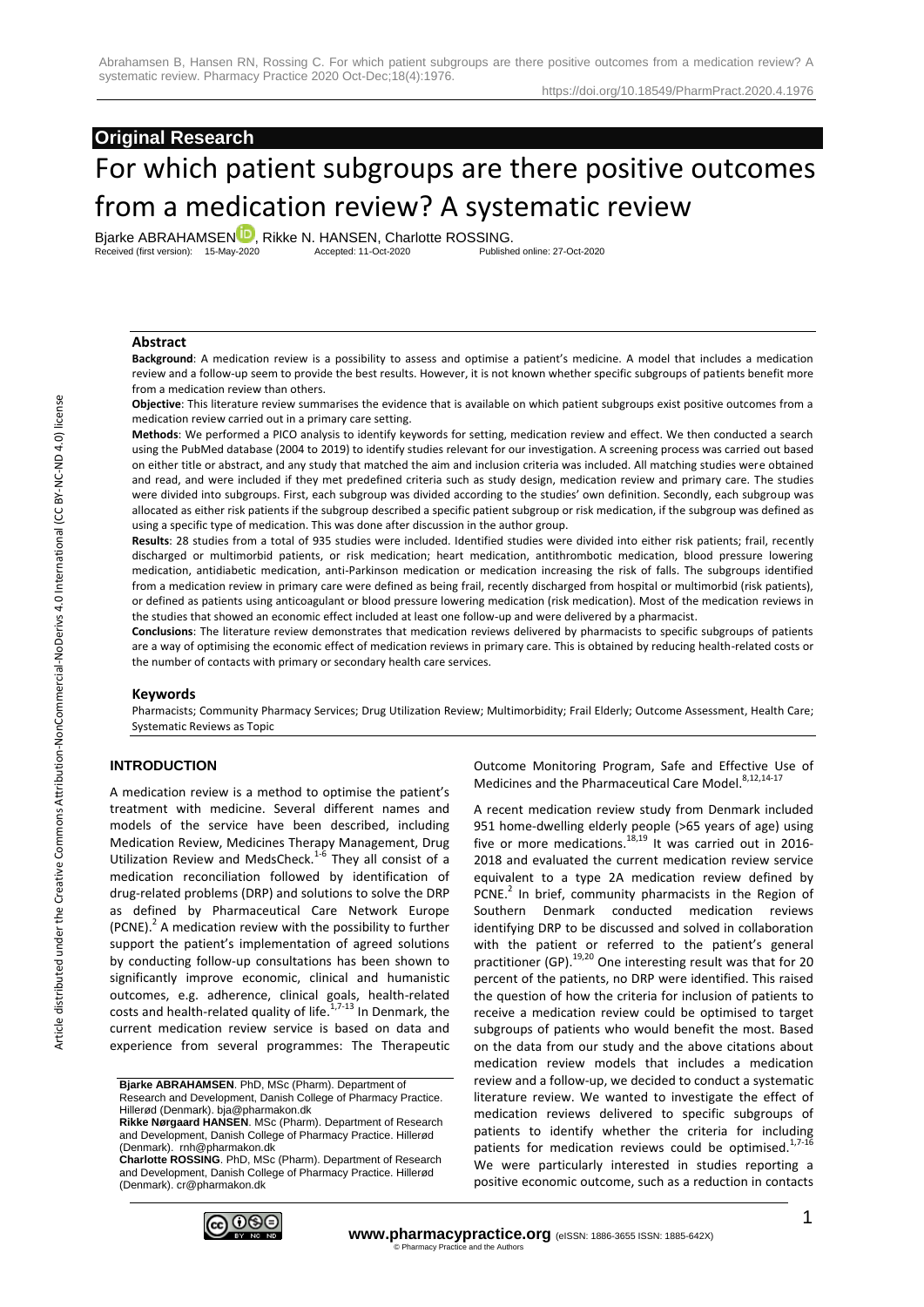to health care professionals, admission to hospital/care home, readmission or death after performing a medication review. This was to further investigate how health care resources can be spent in the most beneficial way for both patients and society.

# **METHODS**

The authors identified appropriate keywords from a PICO analysis followed by a comprehensive literature search using the PubMed database (2004, -August 2019). The search period was limited to the past 15 years to focus on the most recent studies and delivery of defined medication reviews. The search strategy used the following keywords: ((("pharmacy" OR "general practice" OR "ambulatory care facility" OR "home care" OR "elderly home" OR "nursing home" OR "outpatients" OR ) AND (("medication review" OR "medication therapy management" OR "medscheck" OR ("drug utilization review"[Mesh])) AND ("clinical outcomes" OR "clinical effect" OR "economic outcome" OR "humanistic outcome" OR "impact" OR "consequence")). See Figure 1.

An initial screening of title or abstract was conducted by the first author with screening criteria agreed by the three authors. The initial screening included studies published in English and excluded studies if they were grey literature, conference proceedings or had not been performed in the primary health care sector (community pharmacy, general practice, health clinic, nursing home). A second round of screening included reading the abstracts and, if the abstracts were unclear, reading the full text for additional criteria about study design categorised as a randomised clinical study (RCT), controlled non-randomised study, cohort study or having data on economic, clinical or humanistic outcomes. The eligibility of full-text studies was assessed by the first author followed by the second author. Studies with a described medication review process similar or with reference to the Pharmaceutical Care Network Europe definition, medicines therapy management, drug utillization review or MedsCheck were included.<sup>2-6</sup> All included studies were further quality assessed using the Joanna Briggs Institutes Checklist for RCT, cohort, quasiexperimental or case-control studies.<sup>21-24</sup> Any disagreement regarding the selection was resolved through discussion between the authors. Included articles were categorised in the following way: First, each study was divided into a subgroup according to the study's own definition. Secondly, each subgroup was allocated as either risk patients, if the subgroup described a specific patient subgroup, or risk medication, if the subgroup was defined as using a specific type of medication. This was done after discussion in the author group.

For each study, the following details were identified and reported: year, country, study size (interventions/controls), setting, age group, residency, medication review model (as defined by PCNE), study design, study outcome measures and conclusions. Also, the PRISMA checklist was used throughout the reporting.<sup>25</sup>

# **RESULTS**

The search identified 935 potential studies, with 22 studies included from existing knowledge or dialogue with other researchers. The initial screening excluded 789 studies for these reasons: the setting was wrong, the service did not include medication reviews, or conference proceedings, grey literature, and language. From the remaining 146 studies a further 118 studies were excluded due to undefined patient group, outcome measure or study design, and 28 studies were retrieved. Quality assessment using the Joanna Briggs appraisal checklist showed that all studies could be included. The detailed method for randomisation was unclear for several studies. Also, blinding was not possible for several studies. One or more statements from the assessment checklist were either unclear or impossible to answer. However, an overall appraisal resulted in 28 included studies. An overview of the screening is presented in Figure 2. The 28 studies were categorised into two main patient groups categorised by either risk medication (n=11) or risk patients (n=17). One main group characterised by the type of risk medication was medication related to falls (n=1), heart medication (n=1), anticoagulation medication (n=2), blood pressure lowering medication (n=2), antidiabetic medication (n=3) and anti-Parkinson's medication (n=2). The other group characterised by risk patients were frail patients (n=7), recently discharged patients (n=3) or multimorbid patients (n=7). Online appendix gives an overview of all included studies, outcome measures and results for economic, clinical and humanistic outcomes.

#### **Risks for medication**

Starting with subgroups defined by a specific medication, only one study investigated medication related to the

|             | <b>Setting</b>           |            | Intervention                  |             | <b>Effect</b>      |  | <b>Time</b>       |  |
|-------------|--------------------------|------------|-------------------------------|-------------|--------------------|--|-------------------|--|
|             |                          | <b>AND</b> | <b>AND</b>                    |             | <b>AND</b>         |  |                   |  |
| $\tilde{6}$ | pharmacy                 |            | medication review             |             | clinical outcomes  |  | 2004- august 2019 |  |
|             | general practice         |            | medication therapy management |             | clinical effect    |  |                   |  |
|             | ambulatory care facility |            | drug utilization review       |             | humanistic outcome |  |                   |  |
|             | home care                | medscheck  |                               |             | economic outcome   |  |                   |  |
|             | elderly home             |            |                               | impact      |                    |  |                   |  |
|             | nursing home             |            |                               | consequence |                    |  |                   |  |
|             | outpatients              |            |                               |             |                    |  |                   |  |

Figure 1. PICO analysis

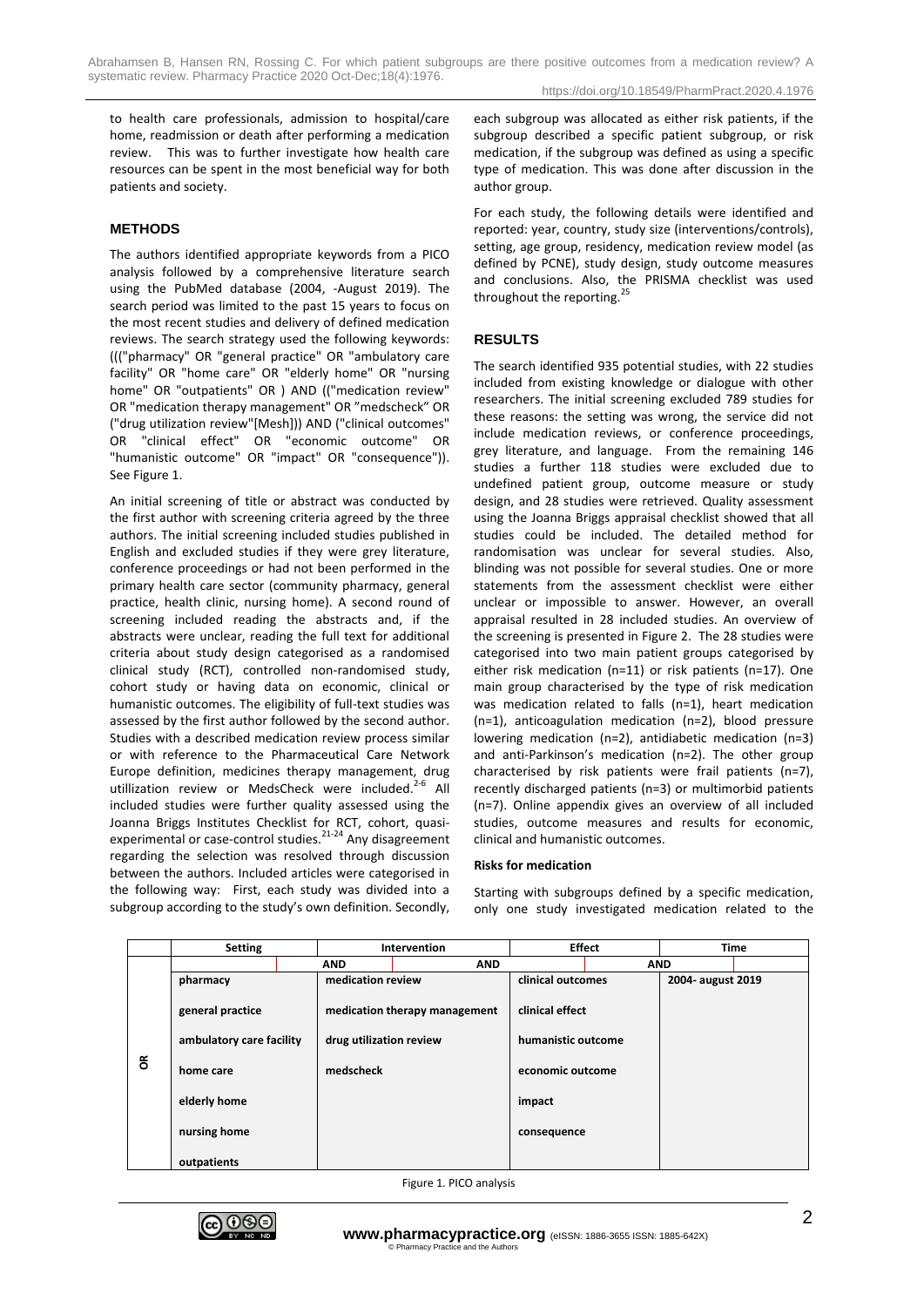Abrahamsen B, Hansen RN, Rossing C. For which patient subgroups are there positive outcomes from a medication review? A systematic review. Pharmacy Practice 2020 Oct-Dec; 18(4):1976.

https://doi.org/10.18549/PharmPract.2020.4.1976



Figure 2. PRISMA flow chart

increased risk of falls.<sup>26</sup> The study cannot be considered representative for medication related to falls. However, the study showed a significant reduction in the use of medication related to falls. No overall difference in the number of falls was reported, nor was an economic evaluation provided.

In one study investigating the effect of medication review for a subgroup of elderly using at least one heart medication, no difference was reported for clinical outcomes.<sup>27</sup> The study cannot be considered representative for medication related to heart medication.

For anticoagulant medication two studies investigated the number of admissions to hospital or post-discharge haemorrhagic events, respectively.<sup>28,29</sup> Both studies reported significant reductions for the outcome of either admissions or haemorrhagic events, demonstrating that patients using anticoagulant medication could benefit from a medication review.

Two studies investigated the effect of medication review for patients using medication for high blood pressure.<sup>30,31</sup> Both studies reported significant improvement of blood pressure levels. One study also reported a significant reduction in health-related costs, suggesting that patients using medication for high blood pressure could benefit from a medication review.<sup>30</sup>

A total of three studies reported data from patients using antidiabetic medication, with none of them providing an

economic evaluation.<sup>32-34</sup> However, two studies reported a significant reduction in HbA1c.<sup>32,33</sup> Two studies reported significant improvements of adherence in the intervention group. 32,34

Two studies investigated the effect of medication reviews for patients with Parkinson's disease. 35,36 Foppa *et al*. reported significant reductions in non-motor related symptoms and improved HRQoL. Henrichsman *et al*. reported identification of clinically relevant DRP as well as significant improvements of scales specific to Parkinson's disease measuring levels of symptoms and disability. No economic evaluation was made for other studies.

With focus on patients receiving specific medication, a medication review can improve clinical and humanistic outcomes and reduce health-related costs. Particularly for the subgroups of patients receiving anticoagulant medication or blood pressure lowering medication the studies demonstrate significant positive economic effect. The medication reviews in the studies showing an economic effect were provided by a pharmacist with at least one follow-up. See Table 1 for a summary for each patient group.

## **Risks for patients**

For subgroups based on patient characteristics, seven studies for frail patients were included.<sup>37-43</sup> The group can be further divided into patients in care homes or homedwelling.<sup>37-43</sup> The three studies investigating the effect of

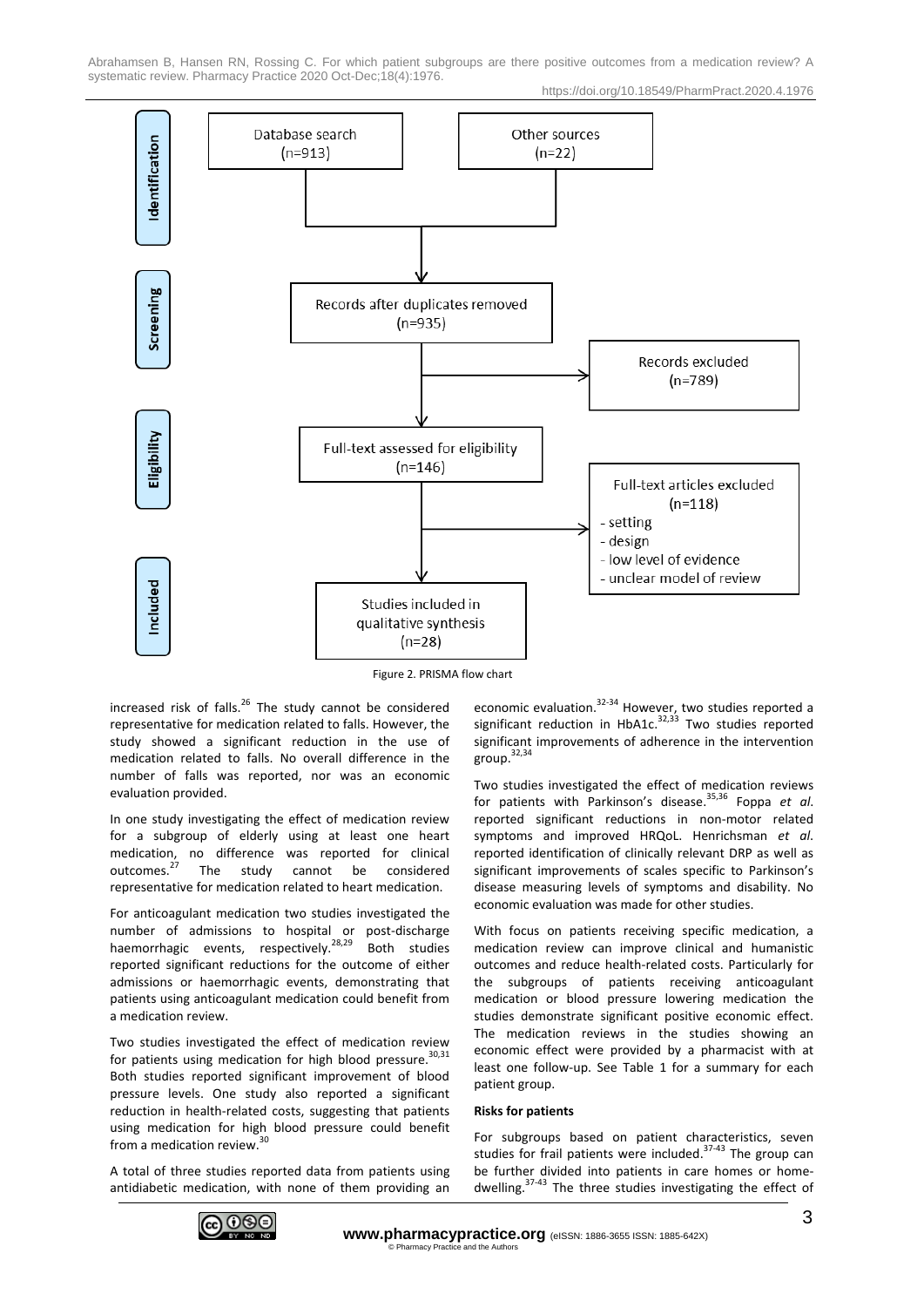Abrahamsen B, Hansen RN, Rossing C. For which patient subgroups are there positive outcomes from a medication review? A systematic review. Pharmacy Practice 2020 Oct-Dec;18(4):1976.

https://doi.org/10.18549/PharmPract.2020.4.1976

| Table 1. Summary for subgroups of risk medication and risk patients and the effects of medication reviews. |                            |                                                                                                                                                      |  |  |  |  |
|------------------------------------------------------------------------------------------------------------|----------------------------|------------------------------------------------------------------------------------------------------------------------------------------------------|--|--|--|--|
|                                                                                                            | <b>Studies</b><br>$(n=28)$ | <b>Results</b>                                                                                                                                       |  |  |  |  |
| <b>Risk medication</b>                                                                                     |                            |                                                                                                                                                      |  |  |  |  |
| Medication increasing risk of falls                                                                        |                            | Focus on medication increasing the risk of falls results in a significant reduction in the<br>number of drugs, but no change in the number of falls  |  |  |  |  |
| Heart medication                                                                                           |                            | No effect on clinical outcomes                                                                                                                       |  |  |  |  |
| Anticoagulant medication                                                                                   | $\mathbf{2}$               | A significant reduction in likelihood of hospital admission                                                                                          |  |  |  |  |
| Blood pressure lowering medication                                                                         | 2                          | A significant improvement in blood pressure together with an economic advantage                                                                      |  |  |  |  |
| Antidiabetic medication                                                                                    | 3                          | A significant improvement of HbA1c and adherence. Economic outcomes were not<br>measured.                                                            |  |  |  |  |
| Medication for Parkinson's Disease                                                                         | $\overline{2}$             | A significant reduction in non-motor function related symptoms. Quality of life was<br>improved.                                                     |  |  |  |  |
| <b>Risk patients</b>                                                                                       |                            |                                                                                                                                                      |  |  |  |  |
| Frail patients                                                                                             |                            | Overall increased deprescribing and improved adherence. Significant economic<br>advantage for frail, home-dwelling patients.                         |  |  |  |  |
| Patients recently discharged from hospital                                                                 | 3                          | A significant reduction in the number of readmissions to hospital and the number of<br>deaths                                                        |  |  |  |  |
| Patients with multimorbidity                                                                               |                            | An overall reduction in hospital admissions, visits to accident & emergency departments<br>and improved adherence. A significant economic advantage. |  |  |  |  |

medication review delivered to elderly people in care homes demonstrate that medication reviews can identify DRP, generate solutions in collaboration with other health professionals and facilitate deprescribing of inappropriate medication. The effect on economic outcomes was evaluated by two studies, with Zemansky *et al*. showing no difference in the cost of medication after medication review and Wouters *et al*. showing no difference for use of other health care professionals.<sup>37,41</sup> The four remaining studies on frail patients that investigate the effect of medication review are on home-dwelling elderly people. The economic outcome was measured in three studies. Moore *et al*. analysed data from 2,250 patients from both intervention and control groups and reported a significant reduction in health care costs and the number of visits to the hospital and GP.<sup>38</sup> In contrast, Lenaghan *et al*. analysed data from 67 and 69 patients from the intervention and control group respectively and reported no difference for admissions to hospital.<sup>40</sup> Verdoorn *et al*. reported no significant differences for economic outcomes from 314 control- and 364 intervention patients.<sup>40,43</sup>

Three studies investigated the effect of medication review delivered to patients recently discharged from hospital. All studies used an outcome measure related to readmission to hospital. The results are mixed with Lapointe-Shar *et al*. reporting a significantly larger reduction in readmission in the exposed group than Shaya *et al*. and Holland *et al*. reporting a significantly higher proportion of readmissions within the exposed group.44-46 An important note is that the study by Lapointe-Shaw, which showed an effect, is a retrospective cohort study based on data from a large group (n=67,163) of patients in both exposed and control groups, making the results very strong. Also, the Lapointe-Shaw study showed a significant reduction in the number of deaths in the exposed group.

The final patient group is characterised by multimorbid patients and includes seven studies.<sup>1,47-51</sup> Two studies reported no differences between intervention and control groups for effects of medication review, and one study only reported data for humanistic outcomes, with increased knowledge and an increased feeling of safety.<sup>49,51,52</sup> Three studies reported significant reductions in admissions to hospital, and two studies reported a significant reduction in health-related costs.<sup>1,47,48,50</sup>

For specific subgroups of risk patients, the results show that a medication review can have economic advantages, reduce admission to hospital and improve compliance. This is shown for frail patients, recently discharged patients and multimorbid patients. Different models of medication review were used in these studies. All studies, apart from one, reported that the medication reviews were delivered by a pharmacist, with the remaining study not reporting who did the review. For four of the six studies showing an explicit economic effect, the medication review has included at least one follow-up. For the studies delivered at care homes, in the group of frail patients, no positive economic effects, were reported.<sup>37,39,41</sup> For two of three studies, medication reviews in care homes were obtained without interviewing the patient and no structured followup was described in the three studies. $37,39$  See Table 1 for a summary for each patient group.

## **Economic effect**

For 17 of the included studies an economic outcome was measured. 1,28-30,37,38,41-50 Nine studies report a positive economic effect with eight having a described procedure for follow-up on the medication review. Eight studies report no economic effect, with seven studies using a medication review model with follow-up.

## **DISCUSSION**

Results from this review show how subgroups that either use risk medication or are risk patients can benefit from a medication review delivered by pharmacists in primary care, and how the medication reviews have a positive economic effect due to either reduced health-related costs or a reduction in the number of contacts with primary or secondary health care services. Medication reviews in the primary care setting delivered by a pharmacist to the subgroups using anticoagulant medication or blood pressure lowering medication, frail patients, recently discharged patients or multimorbid patients demonstrate the most convincing results for a positive economic effect. A common way of including patients for a medication review in primary care, e.g. at community pharmacies, has

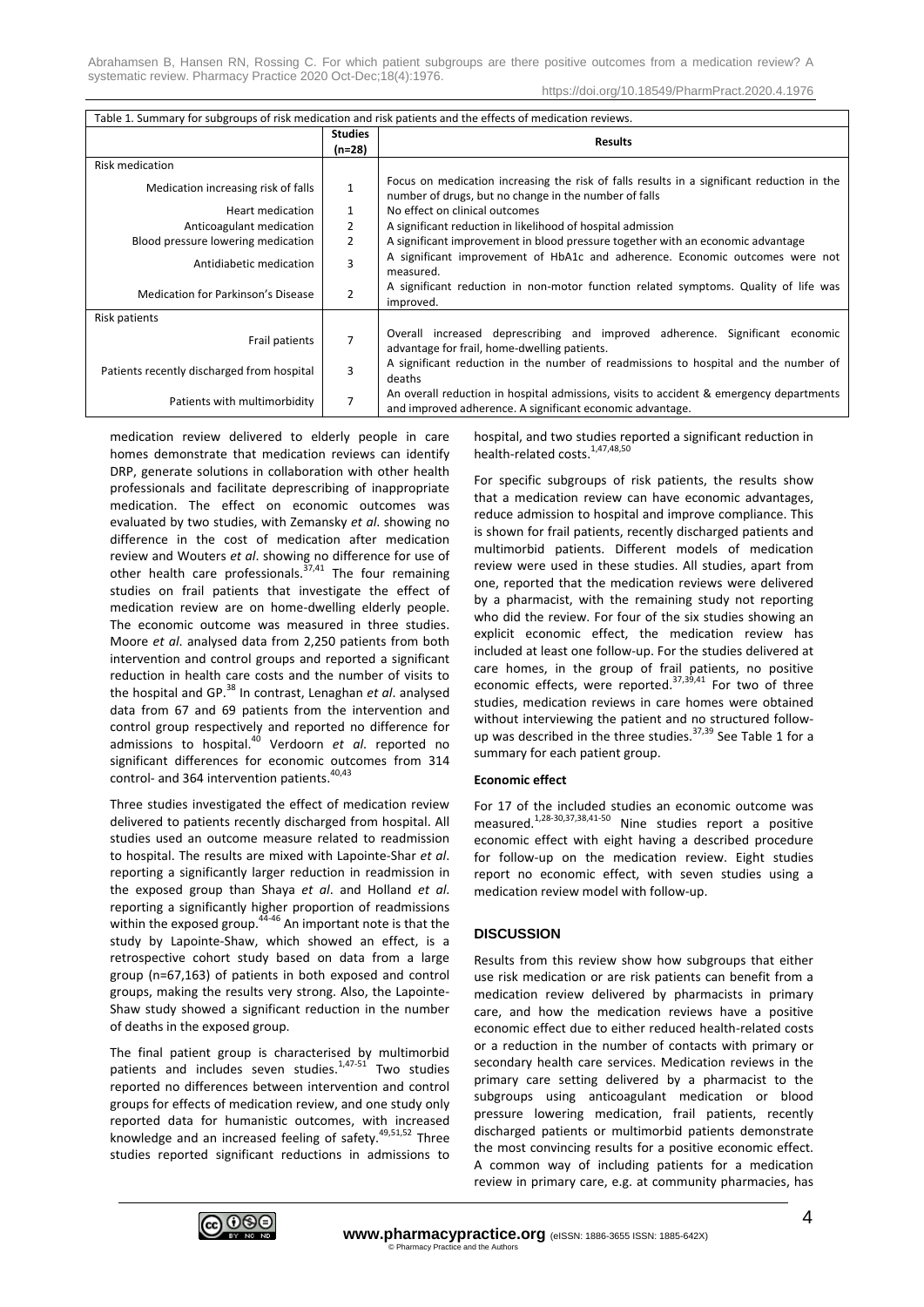Abrahamsen B, Hansen RN, Rossing C. For which patient subgroups are there positive outcomes from a medication review? A systematic review. Pharmacy Practice 2020 Oct-Dec; 18(4):1976.

so far been based on age, number of medications and perhaps residency. The results in this literature review show that dividing patients into subgroups based on characteristics of either medication or type of patient group can be a way forward to identify the eligible patients for a medication review in primary care. Another way to include patients who will benefit from a medication review is to use triage or screening before delivering a full medication review. A triage proposed by Messerli would acknowledge patients who comply and control their condition well and help focus resources on patients with greater needs.<sup>53</sup> The work to develop and test tool to identify the right pharmacy service for the right patient is on-going and was in 2019 one of the main workshops at the PCNE working conference in Holland.<sup>54</sup>

A medication review with follow-up has shown to augment the impact of a medication review by supporting the patient and the suggested changes to their treatment.<sup>1,7</sup> Considering a follow-up procedure detrimental for the effect of a medication review has not been proven from the studies included in this review. Follow-up procedures vary between studies with follow-up provided by community pharmacy or GP delivered either face to face on the phone. No clear pattern was identified, suggesting that it is the contact between patient and healthcare professional that may support the implementation of changes in the treatment suggested through the medication review. A described follow-up procedure is not part of the definition for PCNE Medication Review or definitions for MTM, Drug Utilization Review or MedsCheck. The possibility for followup is often at the discretion of the pharmacist and has not been clearly defined.

The lack of studies conducting an economic evaluation makes it difficult to evaluate the possible economic benefits for e.g. patients using antidiabetic medication. The studies included in this review on patients who use antidiabetic medication reported significant clinical advantages that would conceivably give rise to also economic advantages, but the study did not measure economic outcomes. This possibility is further supported by the results from the Asheville project launched in 1997 for diabetes care that reported how long-term support with medication review and follow-up for patients with diabetes result in significant beneficial outcomes, both clinical and economic.<sup>9</sup> Other patient subgroups, on whom no studies on economic effect or other effects have been carried out so far, could possibly benefit from a medication review delivered by a pharmacist in primary care, e.g. at a community pharmacy. Also a significant improvement of clinical parameters such as blood pressure, HbA1c, cholesterol, BMI etc. could lead to improvement of both economic and humanistic measures through slowing down progression of diseases and maintaining the patient's independence.

The definition of patient subgroups followed the way that the authors of the included studies had defined the subgroup. For instance, many of the patient groups are arguably "frail patients", but have not been included as such in this literature review, as we categorised the groups based on the studies' own definition of the patient group. An example is Shaya *et al*. which has as its aim to study patients' discharge and not specifically the subgroup of patients.<sup>45</sup> Furthermore some of the other patient subgroups could be categorised in more than one group; e.g. a study with patients recently discharged from the hospital who all had diabetes. <sup>45</sup> These choices of categorising subgroups were made through discussion in the author group and based on the aim and categorisation of patient groups for each study.

A limitation of this literature review is that we only identified studies from the PubMed database and studies only available from other databases have been lost. Also, the search strategy was narrow resulting in exclusion of studies where the title did not reflect the actual aim of the study which means that some studies that fulfilled the inclusion criteria may have been missed in the search. Included studies had to specify a target group based on other parameters than age and number of medicines. The authors chose e.g. the search term 'humanistic outcome' and not more specific search terms as 'non-adherence' or 'quality of life', which could have resulted in lack of relevant studies.

A search period of 15 years was chosen as the development and delivery of medication review has become more standardised in recent years.

This literature review suggests that both the model of medication review and the target patient group are important when considering for whom and how a medication review can be a beneficial pharmaceutical care service delivered from e.g. the community pharmacy. To evaluate whether other patient subgroups than the ones identified in this review could also benefit from a medication review delivered by a pharmacist in primary care, more studies with an economic evaluation on other specific patient groups need to be conducted.

## **CONCLUSIONS**

The literature review demonstrates that medication reviews delivered by pharmacists to specific subgroups of patients are one possibility of optimising the economic effect of medication reviews in primary care. This is obtained by reducing health-related costs or the number of contacts with primary or secondary health care services. The subgroups identified as having an economic effect from a medication review in primary care were defined by either being frail, recently discharged from hospital or multimorbid (risk patients), or defined by patients using anticoagulant or blood pressure lowering medication (risk medication). Most of the medication reviews in the studies showing an economic effect had at least one follow-up, and the medication reviews were delivered by a pharmacist.

## **CONFLICT OF INTEREST**

The authors declare that they have no conflicts of interest.

## **FUNDING**

Danish College of Pharmacy Practice and Association of Danish Pharmacies.

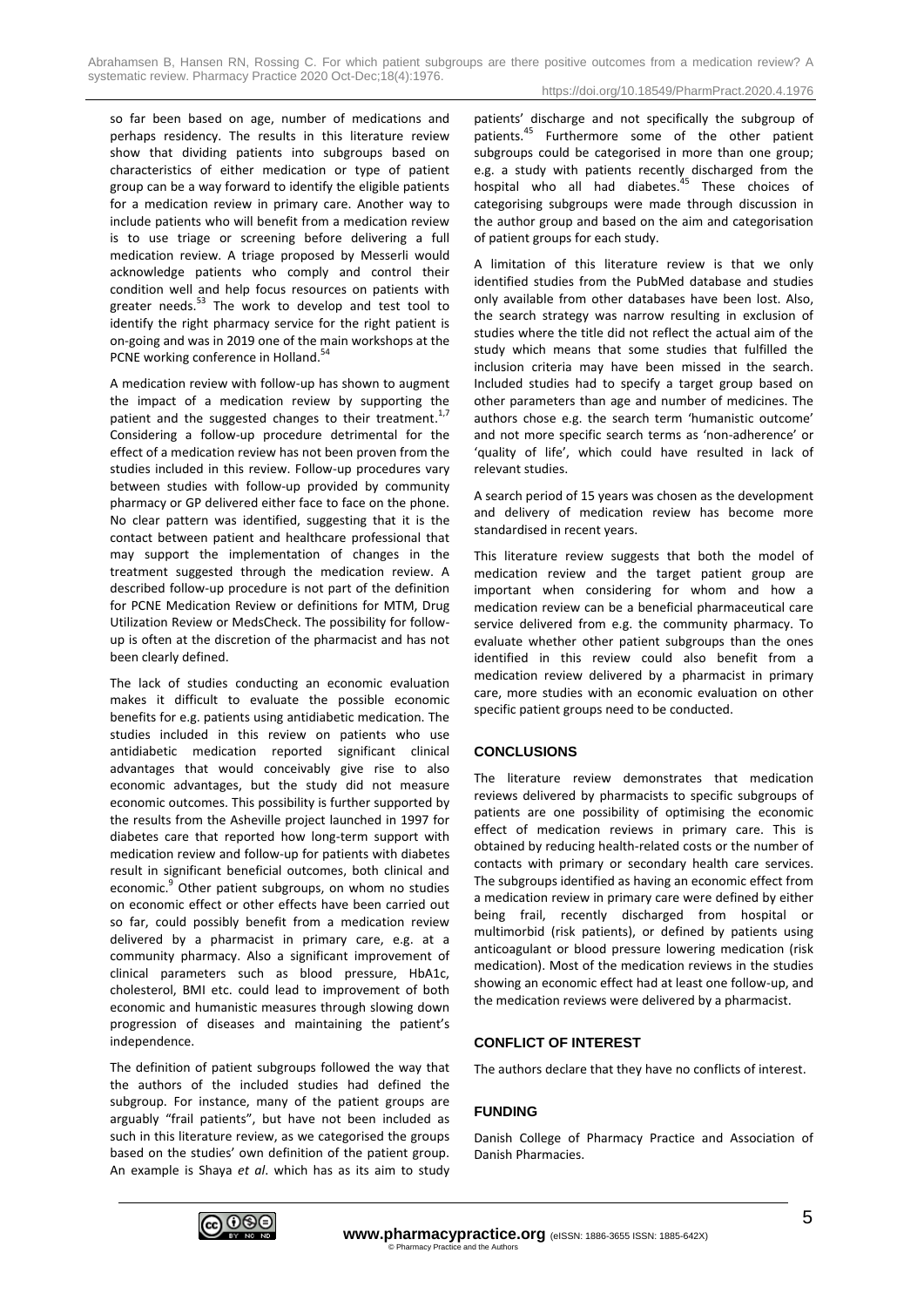Abrahamsen B, Hansen RN, Rossing C. For which patient subgroups are there positive outcomes from a medication review? A systematic review. Pharmacy Practice 2020 Oct-Dec;18(4):1976.

https://doi.org/10.18549/PharmPract.2020.4.1976

# **References**

- 1. Jódar-Sánchez F, Malet-Larrea A, Martín JJ, García-Mochón L, López Del Amo MP, Martínez-Martínez F, Gastelurrutia-Garralda MA, García-Cárdenas V, Sabater-Hernández D, Sáez-Benito L, Benrimoj SI. Cost-utility analysis of a medication review with follow-up service for older adults with polypharmacy in community pharmacies in Spain: the conSIGUE program. Pharmacoeconomics. 2015;33(6):599-610[. https://doi.org/10.1007/s40273-015-0270-2](https://doi.org/10.1007/s40273-015-0270-2)
- 2. Griese-Mammen N, Hersberger KE, Messerli M, Leikola S, Horvat N, van Mil JWF, Kos M. PCNE definition of medication review: reaching agreement. Int J Clin Pharm. 2018;40(5):1199-1208[. https://doi.org/10.1007/s11096-018-0696-7](https://doi.org/10.1007/s11096-018-0696-7)
- 3. American Pharmacists Association; National Association of Chain Drug Stores Foundation. Medication therapy management in pharmacy practice: core elements of an MTM service model (version 2.0). J Am Pharm Assoc (2003). 2008;48(3):341-353.<https://doi.org/10.1331/japha.2008.08514>
- 4. Academy of Managed Care Pharmacy. Drug Utilization Review. Availabe at[: https://www.amcp.org/about/managed-care](https://www.amcp.org/about/managed-care-pharmacy-101/concepts-managed-care-pharmacy/drug-utilization-review)[pharmacy-101/concepts-managed-care-pharmacy/drug-utilization-review](https://www.amcp.org/about/managed-care-pharmacy-101/concepts-managed-care-pharmacy/drug-utilization-review) (accessed on 15/09/2020).
- 5. Autralian Government, D.o.H. MedsCheck and Diabetes MedsCheck Program rules. Available at: <https://www.ppaonline.com.au/wp-content/uploads/2019/01/MedsCheck-and-Diabetes-Medscheck-Program-Rules.pdf> (accessed on 15/09/2020).
- 6. Pharmacy Programs Administrator. MedsCheck and diabetes MedsCheck Service Checklist 1. Available at[:https://www.ppaonline.com.au/](https://www.ppaonline.com.au/) (accessed on 15/09/2020).
- 7. Ravn-Nielsen LV, Duckert ML, Lund ML, Henriksen JP, Nielsen ML, Eriksen CS, Buck TC, Pottegård A, Hansen MR, Hallas J. Effect of an In-Hospital Multifaceted Clinical Pharmacist Intervention on the Risk of Readmission: A Randomized Clinical Trial. JAMA Intern Med. 2018;178(3):375-382[. https://doi.org/10.1001/jamainternmed.2017.8274](https://doi.org/10.1001/jamainternmed.2017.8274)
- 8. Herborg H, Soendergaard B, Froekjaer B, Fonnesbaek L, Jorgensen T, Hepler CD, Grainger-Rousseau TJ, Ersboell BK. Improving drug therapy for patients with asthma--part 1: Patient outcomes. J Am Pharm Assoc (Wash). 2001;41(4):539- 550. [https://doi.org/10.1016/s1086-5802\(16\)31278-5](https://doi.org/10.1016/s1086-5802(16)31278-5)
- 9. Cranor CW, Bunting BA, Christensen DB. The Asheville Project: long-term clinical and economic outcomes of a community pharmacy diabetes care program. J Am Pharm Assoc (Wash). 2003;43(2):173-184. <https://doi.org/10.1331/108658003321480713>
- 10. Bunting BA, Cranor CW. The Asheville Project: long-term clinical, humanistic, and economic outcomes of a communitybased medication therapy management program for asthma. J Am Pharm Assoc (2003). 2006;46(2):133-147. <https://doi.org/10.1331/154434506776180658>
- 11. Bunting BA, Smith BH, Sutherland SE. The Asheville Project: clinical and economic outcomes of a community-based long-term medication therapy management program for hypertension and dyslipidemia. J Am Pharm Assoc (2003). 2008;48(1):23-31.<https://doi.org/10.1331/japha.2008.07140>
- 12. Bernsten C, Björkman I, Caramona M, Crealey G, Frøkjaer B, Grundberger E, Gustafsson T, Henman M, Herborg H, Hughes C, McElnay J, Magner M, van Mil F, Schaeffer M, Silva S, Søndergaard B, Sturgess I, Tromp D, Vivero L, Winterstein A; Pharmaceutical care of the Elderly in Europe Research (PEER) Group. Improving the well-being of elderly patients via community pharmacy-based provision of pharmaceutical care: a multicentre study in seven European countries. Drugs Aging. 2001;18(1):63-77[. https://doi.org/10.2165/00002512-200118010-00005](https://doi.org/10.2165/00002512-200118010-00005)
- 13. Ocampo CC, Garcia-Cardenas V, Martinez-Martinez F, Benrimoj SI, Amariles P, Gastelurrutia MA. Implementation of medication review with follow-up in a Spanish community pharmacy and its achieved outcomes. Int J Clin Pharm. 2015;37(5):931-940.<https://doi.org/10.1007/s11096-015-0145-9>
- 14. Herborg H, Soendergaard B, Jorgensen T, Fonnesbaek L, Hepler CD, Holst H, Froekjaer B. Improving drug therapy for patients with asthma-part 2: Use of antiasthma medications. J Am Pharm Assoc (Wash). 2001;41(4):551-559. [https://doi.org/10.1016/s1086-5802\(16\)31279-7](https://doi.org/10.1016/s1086-5802(16)31279-7)
- 15. Kjeldsen LJ, Bjerrum L, Dam P, Larsen BO, Rossing C, Søndergaard B, Herborg H. Safe and effective use of medicines for patients with type 2 diabetes - A randomized controlled trial of two interventions delivered by local pharmacies. Res Social Adm Pharm. 2015;11(1):47-62. doi:10.1016/j.sapharm.2014.03.003
- 16. Rossing C. Agergaard M. El-Souri M. Pultz K. [Evaluation of Medication review with compliance-oriented counseling a counseling service for heart patients]. Available at[: https://hjerteforeningen.dk/wp-content/uploads/2016/11/bilag](https://hjerteforeningen.dk/wp-content/uploads/2016/11/bilag-evaluering-af-medicingennemgang.pdf)[evaluering-af-medicingennemgang.pdf](https://hjerteforeningen.dk/wp-content/uploads/2016/11/bilag-evaluering-af-medicingennemgang.pdf) (accessed on 15/09/2020).
- 17. Björkman IK, Fastbom J, Schmidt IK, Bernsten CB; Pharmaceutical Care of the Elderly in Europe Research (PEER) Group. Drug-drug interactions in the elderly. Ann Pharmacother. 2002;36(11):1675-1681. <https://doi.org/10.1345/aph.1a484>
- 18. Abrahamsen B, Aagaard TL, Rossing C. A protocol for a cost-utility study on medication reviews to elderly polypharmacy patients at the community pharmacy. Availabe at:<https://www.pcne.org/script25.php?abstractid=157> (accessed on Sep 15, 2020).
- 19. 9th Nordic Social Pharmacy Conference 2019 Conference abstracts. Res Social Adm Pharm. 2019;15(12):e41-e55, doi: <https://doi.org/10.1016/j.sapharm.2019.09.006>
- 20. Abstracts PCNE working conference 2017. Bled, Slovenia. 1–3 February 2017. Int J Clin Pharm. 2017;39(3):601-626, <https://doi.org/10.1007/s11096-017-0462-2>
- 21. Joanna Briggs Institute. Critical Appraisal Checklist for Randomized Controlled Trials. Available at: [https://joannabriggs.org/sites/default/files/2020-08/Checklist\\_for\\_RCTs.pdf](https://joannabriggs.org/sites/default/files/2020-08/Checklist_for_RCTs.pdf) (accessed on Sep 15, 2020).
- 22. Joanna Briggs Institute. Critical appraisal checklist for cohort studies. Available at: [https://joannabriggs.org/sites/default/files/2020-08/Checklist\\_for\\_Cohort\\_Studies.pdf](https://joannabriggs.org/sites/default/files/2020-08/Checklist_for_Cohort_Studies.pdf) (accessed on Sep 15, 2020).
- 23. Joanna Briggs Institute. Critical Appraisal Checklist for Quasi-Experimental Studies. Available at: [https://joannabriggs.org/sites/default/files/2020-08/Checklist\\_for\\_Quasi-Experimental\\_Appraisal\\_Tool.pdf](https://joannabriggs.org/sites/default/files/2020-08/Checklist_for_Quasi-Experimental_Appraisal_Tool.pdf) (accessed on Sep 15, 2020).

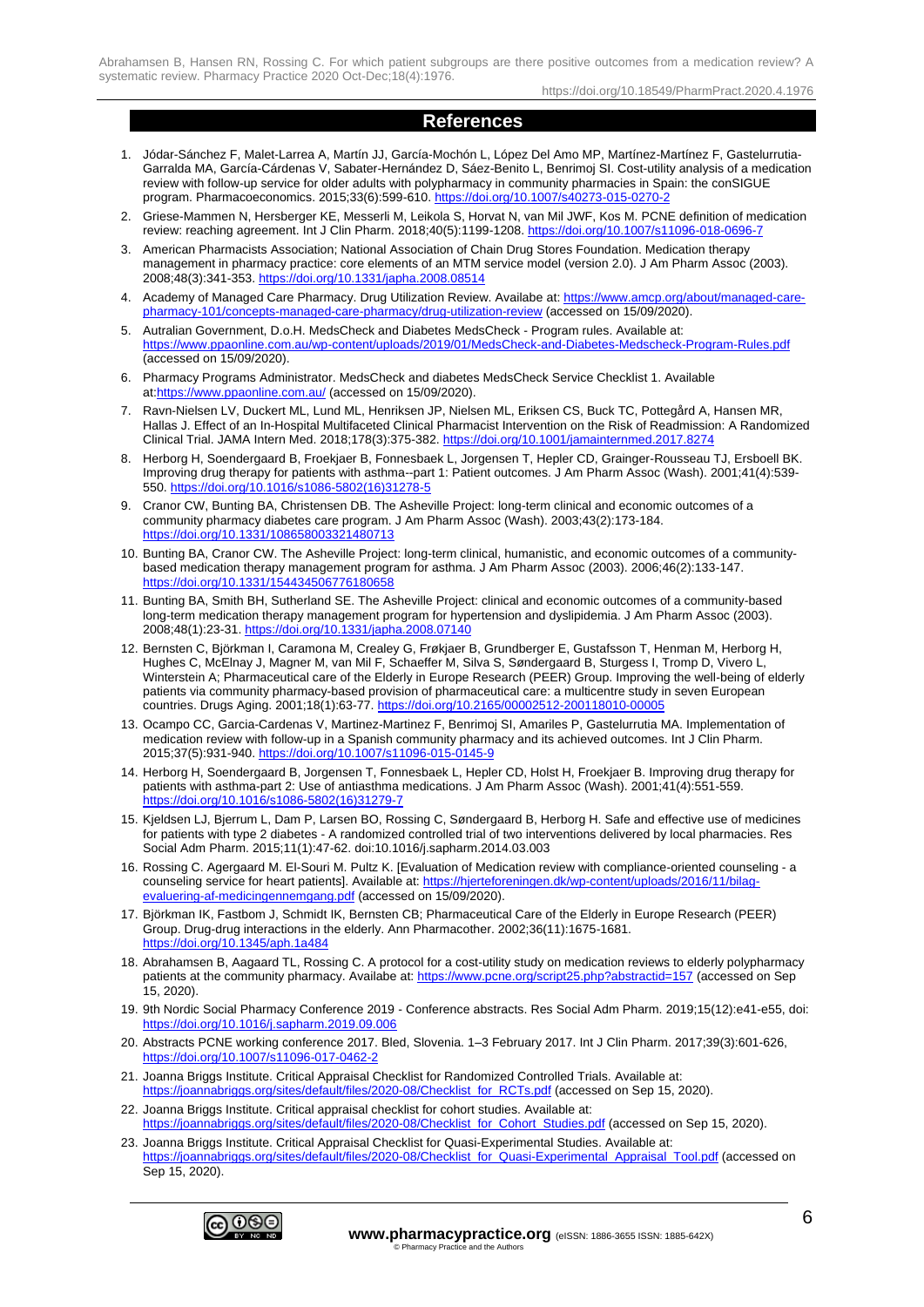- 24. Joanna Briggs Institute. JBI critical appraisal checklist for case control studies. Available at: [https://joannabriggs.org/sites/default/files/2020-08/Checklist\\_for\\_Case\\_Control\\_Studies.pdf](https://joannabriggs.org/sites/default/files/2020-08/Checklist_for_Case_Control_Studies.pdf) (accessed on Sep 15, 2020).
- 25. Moher D, Liberati A, Tetzlaff J, Altman DG; PRISMA Group. Preferred reporting items for systematic reviews and metaanalyses: the PRISMA statement. PLoS Med. 2009;6(7):e1000097.<https://doi.org/10.1371/journal.pmed.1000097>
- 26. Mott DA, Martin B, Breslow R, Michaels B, Kirchner J, Mahoney J, Margolis A. Impact of a medication therapy management intervention targeting medications associated with falling: Results of a pilot study. J Am Pharm Assoc (2003). 2016;56(1):22-28[. https://doi.org/10.1016/j.japh.2015.11.001](https://doi.org/10.1016/j.japh.2015.11.001)
- 27. Geurts MM, Stewart RE, Brouwers JR, de Graeff PA, de Gier JJ. Implications of a clinical medication review and a pharmaceutical care plan of polypharmacy patients with a cardiovascular disorder. Int J Clin Pharm. 2016;38(4):808-815. https://doi.org/10.1007/s11096-016-0281-
- 28. Roughead EE, Barratt JD, Ramsay E, Pratt N, Ryan P, Peck R, Killer G, Gilbert AL. Collaborative home medicines review delays time to next hospitalization for warfarin associated bleeding in Australian war veterans. J Clin Pharm Ther. 2011;36(1):27-32.<https://doi.org/10.1111/j.1365-2710.2009.01149.x>
- 29. Stafford L, Peterson GM, Bereznicki LR, Jackson SL, van Tienen EC, Angley MT, Bajorek BV, McLachlan AJ, Mullan JR, Misan GM, Gaetani L. Clinical outcomes of a collaborative, home-based postdischarge warfarin management service. Ann Pharmacother. 2011;45(3):325-334.<https://doi.org/10.1345/aph.1p617>
- 30. Wittayanukorn S, Westrick SC, Hansen RA, Billor N, Braxton-Lloyd K, Fox BI, Garza KB. Evaluation of medication therapy management services for patients with cardiovascular disease in a self-insured employer health plan. J Manag Care Pharm. 2013;19(5):385-395.<https://doi.org/10.18553/jmcp.2013.19.5.385>
- 31. Planas LG, Crosby KM, Mitchell KD, Farmer KC. Evaluation of a hypertension medication therapy management program in patients with diabetes. J Am Pharm Assoc (2003). 2009;49(2):164-170. https://doi.org/10.1331/japha.
- 32. Skinner JS, Poe B, Hopper R, Boyer A, Wilkins CH. Assessing the effectiveness of pharmacist-directed medication therapy management in improving diabetes outcomes in patients with poorly controlled diabetes. Diabetes Educ. 2015;41(4):459-465.<https://doi.org/10.1177/0145721715587563>
- 33. Brummel AR, Soliman AM, Carlson AM, de Oliveira DR. Optimal diabetes care outcomes following face-to-face medication therapy management services. Popul Health Manag. 2013;16(1):28-34[. https://doi.org/10.1089/pop.2012.0023](https://doi.org/10.1089/pop.2012.0023)
- 34. Krass I, Taylor SJ, Smith C, Armour CL. Impact on medication use and adherence of Australian pharmacists' diabetes care services. J Am Pharm Assoc (2003). 2005;45(1):33-40[. https://doi.org/10.1331/1544345052843093](https://doi.org/10.1331/1544345052843093)
- 35. Foppa AA, Chemello C, Vargas-Peláez CM, Farias MR. Medication Therapy Management Service for Patients with Parkinson's Disease: A Before-and-After Study. Neurol Ther. 2016;5(1):85-99[. https://doi.org/10.1007/s40120-016-0046-4](https://doi.org/10.1007/s40120-016-0046-4)
- 36. Henrichsmann M, Hempel G. Impact of medication therapy management in patients with Parkinson's disease. Int J Clin Pharm. 2016;38(1):54-60.<https://doi.org/10.1007/s11096-015-0206-0>
- 37. Wouters H, Scheper J, Koning H, Brouwer C, Twisk JW, van der Meer H, Boersma F, Zuidema SU, Taxis K. Discontinuing Inappropriate Medication Use in Nursing Home Residents: A Cluster Randomized Controlled Trial. Ann Intern Med. 2017;167(9):609-617[. https://doi.org/10.7326/m16-2729](https://doi.org/10.7326/m16-2729)
- 38. Moore JM, Shartle D, Faudskar L, Matlin OS, Brennan TA. Impact of a patient-centered pharmacy program and intervention in a high-risk group. J Manag Care Pharm. 2013;19(3):228-236. https://doi.org/10.18
- 39. Verrue C, Mehuys E, Boussery K, Adriaens E, Remon JP, Petrovic M. A pharmacist-conducted medication review in nursing home residents: impact on the appropriateness of prescribing. Acta Clin Belg. 2012;67(6):423-429. <https://doi.org/10.2143/acb.67.6.2062707>
- 40. Lenaghan E, Holland R, Brooks A. Home-based medication review in a high risk elderly population in primary care--the POLYMED randomised controlled trial. Age Ageing. 2007;36(3):292-297[. https://doi.org/10.1093/ageing/afm036](https://doi.org/10.1093/ageing/afm036)
- 41. Zermansky AG, Alldred DP, Petty DR, Raynor DK, Freemantle N, Eastaugh J, Bowie P. Clinical medication review by a pharmacist of elderly people living in care homes--randomised controlled trial. Age Ageing. 2006;35(6):586-591. <https://doi.org/10.1093/ageing/afl075>
- 42. Leendertse AJ, de Koning GH, Goudswaard AN, Belitser SV, Verhoef M, de Gier HJ, Egberts AC, van den Bemt PM. Preventing hospital admissions by reviewing medication (PHARM) in primary care: an open controlled study in an elderly population. J Clin Pharm Ther. 2013;38(5):379-387.<https://doi.org/10.1111/jcpt.12069>
- 43. Verdoorn S, Kwint HF, Blom JW, Gussekloo J, Bouvy ML. Effects of a clinical medication review focused on personal goals, quality of life, and health problems in older persons with polypharmacy: A randomised controlled trial (DREAMeRstudy). PLoS Med. 2019;16(5):e1002798.<https://doi.org/10.1371/journal.pmed.1002798>
- 44. Lapointe-Shaw L, Bell CM, Austin PC, Abrahamyan L, Ivers NM, Li P, Pechlivanoglou P, Redelmeier DA, Dolovich L. Community pharmacy medication review, death and re-admission after hospital discharge: a propensity score-matched cohort study. BMJ Qual Saf. 2020;29(1):41-51. https://doi.org/10.1136/bmjqs-2019-0095
- 45. Shaya FT, Chirikov VV, Rochester C, Zaghab RW, Kucharski KC. Impact of a comprehensive pharmacist medicationtherapy management service. J Med Econ. 2015;18(10):828-837. https://doi.org/10.3111/13696998
- 46. Holland R, Lenaghan E, Harvey I, Smith R, Shepstone L, Lipp A, Christou M, Evans D, Hand C. Does home based medication review keep older people out of hospital? The HOMER randomised controlled trial. BMJ. 2005;330(7486):293. <https://doi.org/10.1136/bmj.38338.674583.ae>
- 47. Ferries E, Dye JT, Hall B, Ndehi L, Schwab P, Vaccaro J. Comparison of Medication Therapy Management Services and Their Effects on Health Care Utilization and Medication Adherence. J Manag Care Spec Pharm. 2019;25(6):688-695. <https://doi.org/10.18553/jmcp.2019.25.6.688>
- 48. Isetts BJ, Schondelmeyer SW, Artz MB, Lenarz LA, Heaton AH, Wadd WB, Brown LM, Cipolle RJ. Clinical and economic outcomes of medication therapy management services: the Minnesota experience. J Am Pharm Assoc (2003). 2008;48(2):203-211.<https://doi.org/10.1331/japha.2008.07108>